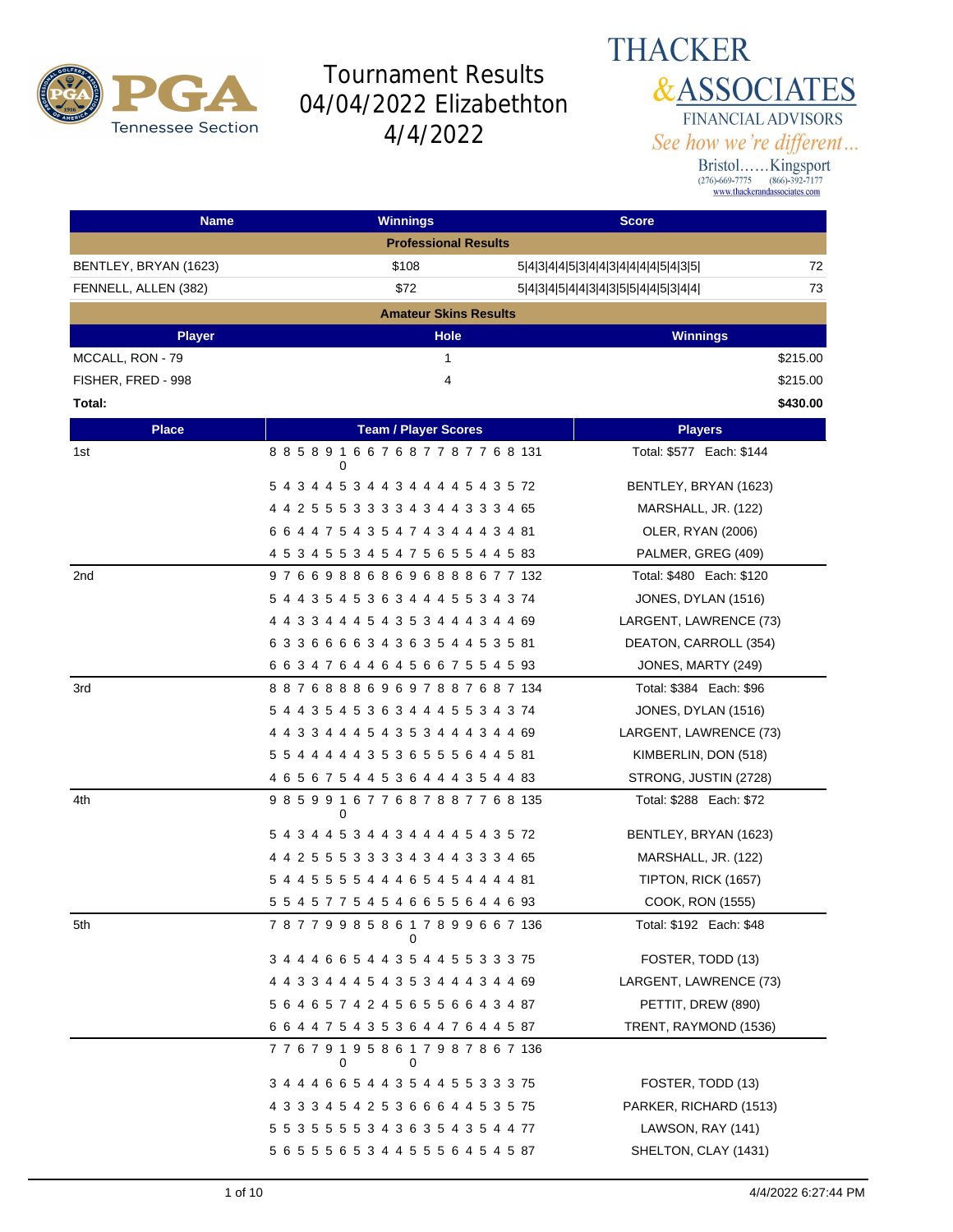

**THACKER &ASSOCIATES** FINANCIAL ADVISORS See how we're different...

| <b>Place</b> | <b>Team / Player Scores</b>                               | <b>Players</b>          |
|--------------|-----------------------------------------------------------|-------------------------|
|              | 8 8 5 8 1 9 7 5 8 6 9 7 8 8 7 7 8 8 136<br>0              |                         |
|              | 5 4 3 4 5 4 4 3 4 3 5 5 4 4 5 3 4 4 73                    | FENNELL, ALLEN (382)    |
|              | 4 4 2 4 5 5 3 2 5 3 4 4 4 4 3 5 4 4 69                    | HENDRIX, ALAN (516)     |
|              | 4 6 3 4 7 5 4 4 4 4 6 3 5 5 5 4 5 4 82                    | STRICKLER, EVAN (999)   |
|              | 5 6 4 6 5 6 4 3 5 4 6 4 5 7 4 6 4 5 89                    | REED, HARVEY (2044)     |
|              | 986888758699789778137                                     |                         |
|              | 5 4 3 4 5 4 4 3 4 3 5 5 4 4 5 3 4 4 73                    | FENNELL, ALLEN (382)    |
|              | 4 4 3 4 4 4 3 4 4 3 4 5 3 4 5 4 3 5 70                    | DANIELS, CARY (1446)    |
|              | 5 5 4 4 4 4 4 3 5 3 6 5 5 5 6 4 4 5 81                    | KIMBERLIN, DON (518)    |
|              | 5 6 3 5 5 6 5 2 6 3 5 4 5 7 4 6 4 4 85                    | COLLINS, B.H. (71)      |
|              | 186889768588919666137<br>0<br>0                           |                         |
|              | 5 4 4 3 5 4 5 3 6 3 4 4 4 5 5 3 4 3 74                    | JONES, DYLAN (1516)     |
|              | 5 4 3 6 4 5 4 3 4 2 4 5 6 5 5 3 3 3 74                    | MILLER, RANDY (2234)    |
|              | 6 5 3 6 4 5 3 4 4 3 6 4 5 5 4 5 3 4 79                    | WINEGAR, WAYNE (17)     |
|              | 6 5 5 5 5 5 4 3 6 4 7 6 6 7 6 6 5 5 96                    | STRICKLER, DAN (313)    |
|              | 996689668698999767137                                     |                         |
|              | 5 4 4 3 5 4 5 3 6 3 4 4 4 5 5 3 4 3 74                    | JONES, DYLAN (1516)     |
|              | 4 5 3 5 4 5 3 5 4 3 5 4 6 4 4 4 3 5 76                    | GENTRY, STEVE (34)      |
|              | 5 5 3 5 4 6 4 3 4 4 6 4 5 6 5 5 3 4 81                    | CURREY, MIKE (2177)     |
|              | 5 5 4 3 5 5 3 5 5 4 7 5 5 6 5 4 5 5 86                    | HALEY, KEMP (2270)      |
|              | 786891858618899757138<br>0<br>0                           |                         |
|              | 3 4 4 4 6 6 5 4 4 3 5 4 4 5 5 3 3 3 75                    | FOSTER, TODD (13)       |
|              | 4 4 2 4 4 5 4 3 5 3 5 6 4 5 4 5 3 5 75                    | PALMER, HENRY (1737)    |
|              | 6 4 4 5 5 5 4 2 5 4 6 4 5 4 5 5 2 5 80                    | RIGGS, ARNOLD (979)     |
|              | 4 6 4 5 5 5 4 5 4 4 6 5 5 6 6 4 4 4 86                    | VINCILL, JERRY (504)    |
|              | 8 8 5 8 9 1 1 6 7 6 9 7 9 7 9 7 6 7 138<br>0 <sub>0</sub> |                         |
|              | 3 4 4 4 6 6 5 4 4 3 5 4 4 5 5 3 3 3 75                    | FOSTER, TODD (13)       |
|              | 5 5 2 4 4 7 5 4 3 3 4 6 5 4 5 4 3 5 78                    | BURTON, RON (1529)      |
|              | 6 4 5 4 5 4 5 3 5 5 5 3 6 5 5 6 5 5 86                    | WARD, CECIL (46)        |
|              | 5 5 3 4 5 7 5 3 4 3 5 4 6 3 4 6 4 4 80                    | CARSON, GAYLE (520)     |
|              | 8 8 5 8 9 1 7 5 9 7 9 7 8 8 6 8 7 9 138                   |                         |
|              | 5 4 3 4 4 5 5 3 4 4 5 3 4 5 3 6 3 5 75                    | BURGER, ETHAN (2461)    |
|              | 4 4 2 4 5 5 3 2 5 3 4 4 4 4 3 5 4 4 69                    | HENDRIX, ALAN (516)     |
|              | 4 6 5 4 5 5 5 4 5 4 6 6 5 4 5 3 4 5 85                    | <b>HALL, PAT (758)</b>  |
|              | 5 5 4 4 6 7 4 5 5 5 6 5 4 6 5 5 4 5 90                    | PALMER, BRIAN (1339)    |
|              | 986898778697888859138                                     |                         |
|              | 5 4 3 4 4 5 3 4 4 3 4 4 4 4 5 4 3 5 72                    | BENTLEY, BRYAN (1623)   |
|              | 4 4 4 4 6 4 4 3 5 4 5 3 4 4 4 4 2 4 72                    | WALKER, CORY (777)      |
|              | 6 4 3 4 5 4 4 4 4 3 5 6 4 7 5 5 3 5 81                    | BASKETTE, THOMAS (1080) |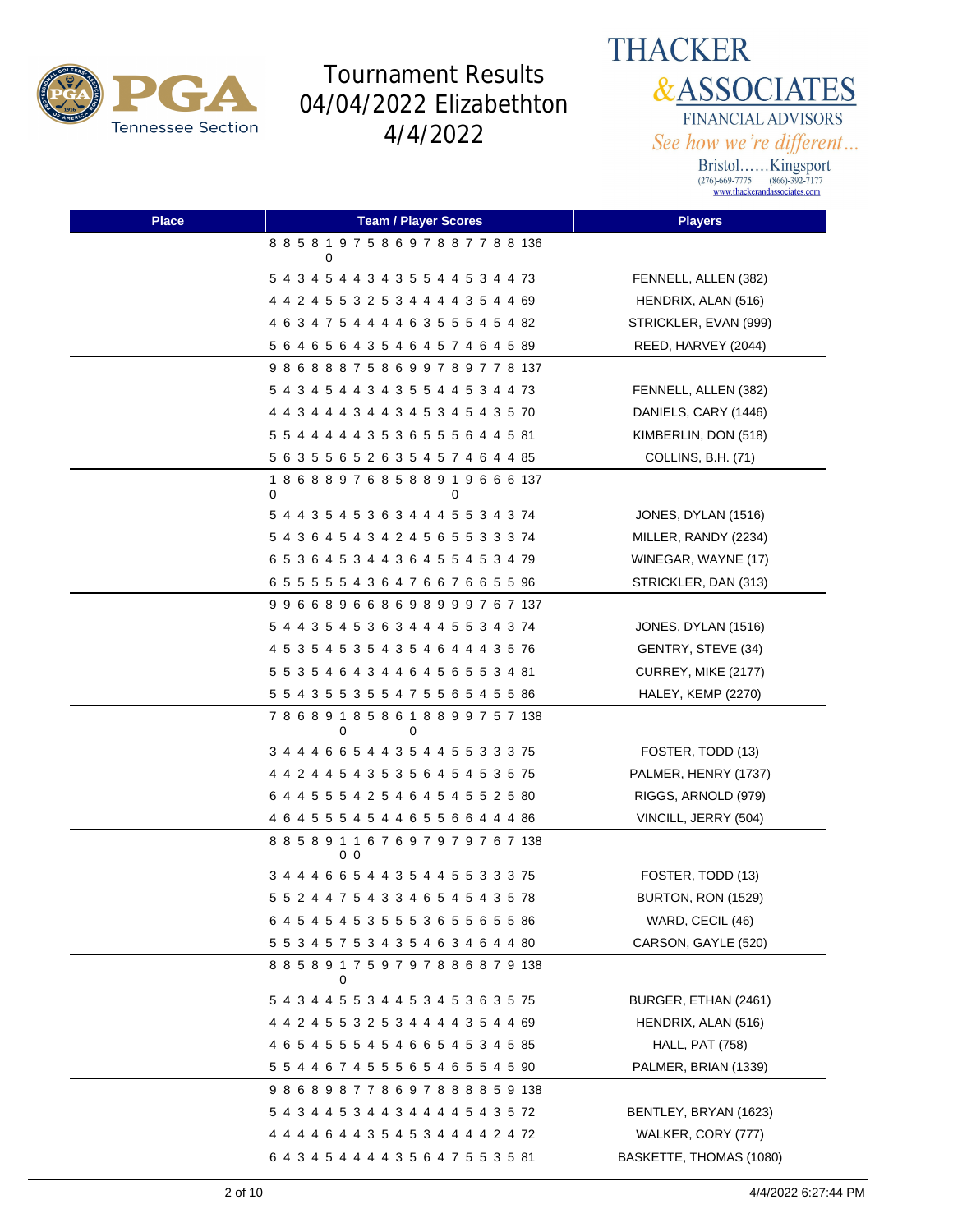

**THACKER &ASSOCIATES** FINANCIAL ADVISORS See how we're different...

| <b>Place</b> | <b>Team / Player Scores</b>             | <b>Players</b>             |
|--------------|-----------------------------------------|----------------------------|
|              | 6 6 5 6 5 5 5 4 5 4 6 5 6 5 4 6 5 5 93  | MAGGARD, ARCHIE (1396)     |
|              | 986981867697987858138                   |                            |
|              | 5 4 3 4 4 5 5 3 4 4 5 3 4 5 3 6 3 5 75  | BURGER, ETHAN (2461)       |
|              | 5 4 3 6 4 5 4 3 3 3 4 6 5 4 4 4 2 4 73  | MATHIS, BRANDON (2685)     |
|              | 4 5 3 5 5 5 5 4 5 3 5 5 5 5 5 4 3 4 80  | ARNOLD, REX (1949)         |
|              | 6 6 5 6 5 7 4 3 4 4 6 4 6 4 5 4 3 5 87  | FRANKLIN, SCOTT (1527)     |
|              | 886798768699781778138<br>0              |                            |
|              | 5 4 3 4 5 4 4 3 4 3 5 5 4 4 5 3 4 4 73  | FENNELL, ALLEN (382)       |
|              | 4 4 3 4 4 4 3 4 4 3 4 5 3 4 5 4 3 5 70  | DANIELS, CARY (1446)       |
|              | 5 5 4 3 5 6 4 3 4 3 7 6 5 6 5 4 4 4 83  | JONES, ROBBIE (2276)       |
|              | 4 6 5 6 6 7 6 5 6 5 7 4 6 6 6 6 5 5 101 | SCHULTE, TOM (2187)        |
|              | 886981687697879869139<br>0              |                            |
|              | 5 4 3 4 4 5 3 4 4 3 4 4 4 4 5 4 3 5 72  | BENTLEY, BRYAN (1623)      |
|              | 4 5 3 5 4 5 3 5 4 3 5 4 6 4 4 4 3 5 76  | GENTRY, STEVE (34)         |
|              | 4 6 5 6 5 7 4 5 4 3 5 3 5 3 6 4 4 5 84  | STOUT, GARY (260)          |
|              | 6 4 3 6 7 6 6 4 3 4 6 5 4 7 5 6 5 4 91  | MULLINS, FRANK (302)       |
|              | 897999768696891667139<br>0              |                            |
|              | 3 4 4 4 6 6 5 4 4 3 5 4 4 5 5 3 3 3 75  | FOSTER, TODD (13)          |
|              | 5 5 3 5 5 4 4 3 4 3 4 3 6 6 6 3 3 4 76  | JONES, DANNY (703)         |
|              | 5 5 4 5 6 5 5 3 5 4 5 3 4 4 5 5 3 5 81  | SOLOMON, BRIAN (1962)      |
|              | 5 5 4 5 4 5 3 3 5 4 5 4 4 7 6 6 5 4 84  | <b>SKEENS, WALT (2785)</b> |
|              | 186881668896897868139<br>0<br>0         |                            |
|              | 5 4 3 4 4 5 5 3 4 4 5 3 4 5 3 6 3 5 75  | BURGER, ETHAN (2461)       |
|              | 5 5 3 4 5 7 3 3 4 4 4 3 5 4 4 4 3 4 74  | GLOVER, HAROLD (771)       |
|              | 6 4 4 4 4 5 3 3 4 4 6 6 4 5 5 6 3 5 81  | JOHNSON, CURTIS (437)      |
|              | 6 6 5 5 5 6 4 3 5 4 7 3 5 6 6 4 4 4 88  | HAYNES, TOM (9675)         |
|              | 986989869696986968139                   |                            |
|              | 5 4 3 4 4 5 5 3 4 4 5 3 4 5 3 6 3 5 75  | BURGER, ETHAN (2461)       |
|              | 4 4 5 6 4 5 4 3 5 4 4 5 5 3 5 4 3 5 78  | SENTER, TOM (219)          |
|              | 6 5 3 5 5 5 4 4 5 3 5 3 5 6 3 5 4 4 80  | GREGG, BILLY (2088)        |
|              | 6 6 4 5 6 4 5 4 6 3 5 4 5 6 5 6 4 4 88  | JOHNSON, MIKE (574)        |
|              | 986889968597917768139                   |                            |
|              | 5 4 3 4 4 5 5 3 4 4 5 3 4 5 3 6 3 5 75  | BURGER, ETHAN (2461)       |
|              | 5 4 3 6 4 5 4 3 4 2 4 5 6 5 5 3 3 3 74  | MILLER, RANDY (2234)       |
|              | 4 4 4 4 6 4 5 3 5 4 5 4 5 5 5 4 4 5 80  | JONES, SCOTT (129)         |
|              | 5 5 5 5 5 6 6 3 4 3 6 5 5 5 4 4 4 5 85  | SHANKS, TIM (1914)         |
|              | 997888777698811666139<br>0 <sub>0</sub> |                            |
|              | 5 4 4 3 5 4 5 3 6 3 4 4 4 5 5 3 4 3 74  | JONES, DYLAN (1516)        |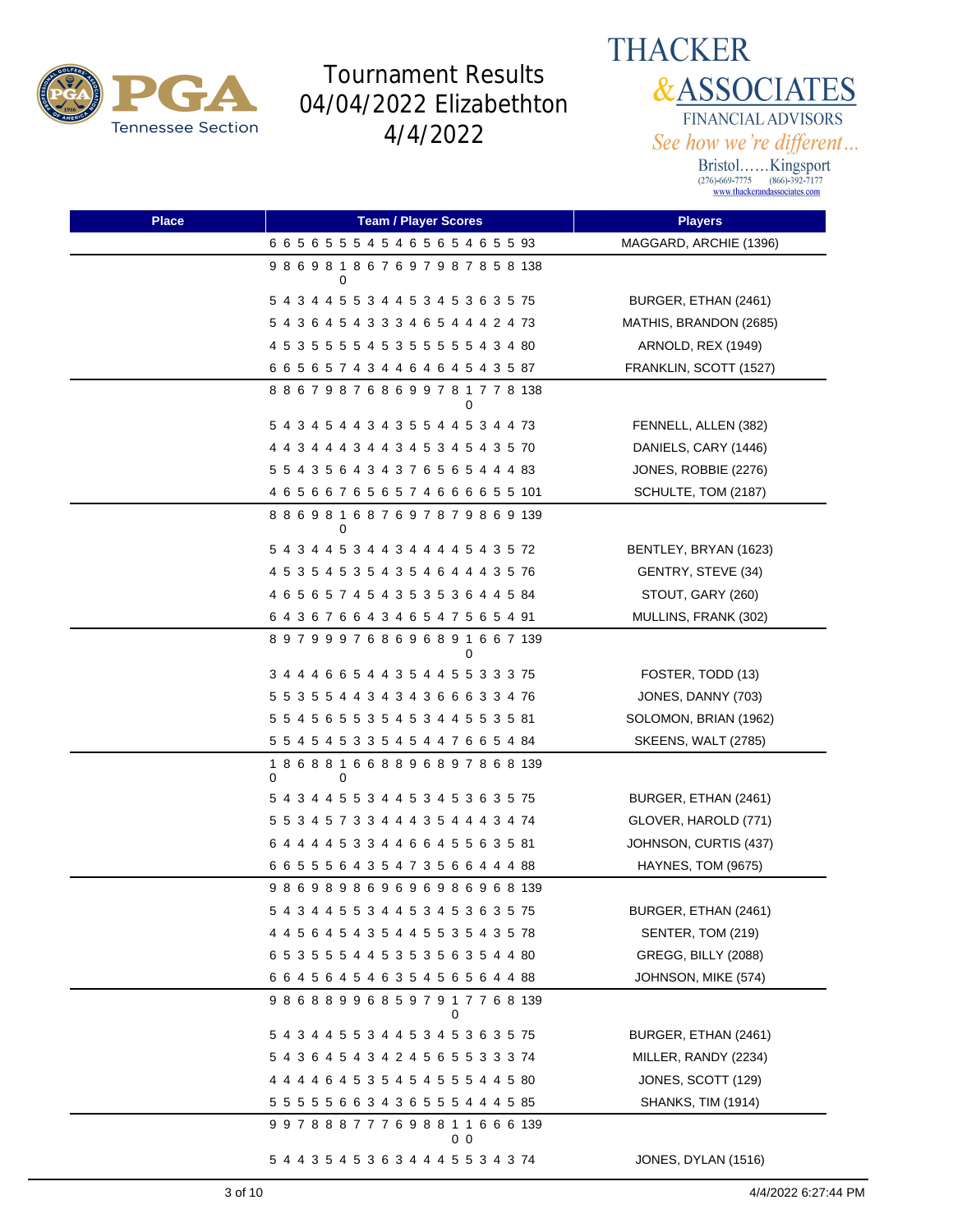



See how we're different... Bristol......Kingsport<br>
(276)-669-7775 (866)-392-7177<br>
www.thackerandassociates.com

| <b>Place</b> | <b>Team / Player Scores</b>                            | <b>Players</b>          |
|--------------|--------------------------------------------------------|-------------------------|
|              | 5 5 4 5 4 4 4 4 4 4 5 4 4 7 6 3 2 3 77                 | <b>FAGAN, ELI (589)</b> |
|              | 4 6 5 6 4 6 3 5 3 3 7 6 6 5 5 5 4 4 87                 | SHANKS, CHAD (1272)     |
|              | 6 6 3 6 5 7 4 4 4 3 7 4 6 6 6 4 5 6 92                 | BREWER, FRANK (1932)    |
|              | 1 9 6 9 8 1 7 6 8 6 7 7 9 8 7 7 7 8 139<br>0<br>0      |                         |
|              | 5 4 3 4 4 5 3 4 4 3 4 4 4 4 5 4 3 5 72                 | BENTLEY, BRYAN (1623)   |
|              | 5 5 4 5 4 5 4 3 4 3 5 3 5 6 3 4 4 4 76                 | SMITH, CHRIS B (2083)   |
|              | 6 6 4 6 4 6 6 3 4 5 3 4 5 4 5 4 4 4 83                 | HAMPTON, LOUIE (1066)   |
|              | 5 5 3 6 6 5 5 5 4 4 6 4 6 5 4 3 4 4 84                 | THOMAS, KENNETH (1952)  |
|              | 8 7 6 7 8 1 7 4 8 6 1 8 8 8 9 9 6 1 139<br>0<br>0<br>0 |                         |
|              | 5 4 3 4 4 5 3 4 4 3 4 4 4 4 5 4 3 5 72                 | BENTLEY, BRYAN (1623)   |
|              | 4 3 3 3 4 5 4 2 5 3 6 6 6 4 4 5 3 5 75                 | PARKER, RICHARD (1513)  |
|              | 4 5 5 5 6 5 4 2 4 3 7 5 4 4 6 6 4 6 85                 | PALMER, BILLY (2145)    |
|              | 6 6 5 6 7 7 4 3 4 5 7 4 6 7 6 6 5 5 99                 | MACK, SHAUN (2232)      |
|              | 196799768687999767139<br>0                             |                         |
|              | 5 4 4 3 5 4 5 3 6 3 4 4 4 5 5 3 4 3 74                 | JONES, DYLAN (1516)     |
|              | 5 5 3 4 5 7 3 3 4 4 4 3 5 4 4 4 3 4 74                 | GLOVER, HAROLD (771)    |
|              | 5 5 4 4 4 5 4 4 4 3 4 6 5 5 5 4 4 4 79                 | DUBAY, JASON (1974)     |
|              | 5 6 3 4 6 5 5 4 6 4 7 4 6 6 5 5 3 5 89                 | PARKS, STEVEN (2602)    |
|              | 1 8 6 1 8 1 9 6 7 5 9 7 9 9 6 7 5 8 139<br>0<br>0<br>0 |                         |
|              | 5 4 3 4 4 5 5 3 4 4 5 3 4 5 3 6 3 5 75                 | BURGER, ETHAN (2461)    |
|              | 5 4 3 6 4 5 4 3 3 3 4 6 5 4 4 4 2 4 73                 | MATHIS, BRANDON (2685)  |
|              | 5 6 4 6 5 6 6 4 5 2 6 4 5 7 3 3 3 4 84                 | SWECKER, STEPHEN (1837) |
|              | 66365764656667554598                                   | KERNS, TOMMY (2622)     |
|              | 197898879698898656140<br>0                             |                         |
|              | 5 4 4 3 5 4 5 3 6 3 4 4 4 5 5 3 4 3 74                 | JONES, DYLAN (1516)     |
|              | 5 5 4 5 4 4 4 4 4 4 5 4 4 7 6 3 2 3 77                 | FAGAN, ELI (589)        |
|              | 6 5 3 5 5 6 4 4 5 4 5 6 5 4 4 5 3 5 84                 | ORREN, DEAN (1002)      |
|              | 66465664536666464594                                   | HUPP, JOE (3921)        |
|              | 678611976698998777140<br>0 <sub>1</sub>                |                         |
|              | 3 4 4 4 6 6 5 4 4 3 5 4 4 5 5 3 3 3 75                 | FOSTER, TODD (13)       |
|              | 6 3 4 2 5 6 5 3 3 3 4 4 5 6 4 6 4 4 77                 | FISHER, FRED (998)      |
|              | 3 5 5 6 5 5 4 5 3 3 6 4 6 4 6 4 4 4 82                 | MCCALL, RON (79)        |
|              | 6 6 4 6 5 7 5 4 5 3 7 5 6 6 4 6 5 5 95                 | CULLATY, JOHN (194)     |
|              | 196781778698888768140<br>0<br>0                        |                         |
|              | 5 4 3 4 4 5 3 4 4 3 4 4 4 4 5 4 3 5 72                 | BENTLEY, BRYAN (1623)   |
|              | 5 5 3 3 5 5 4 4 4 3 5 4 4 5 4 3 3 4 73                 | HOOGKAMP, MARK (9333)   |
|              | 5 5 3 5 4 6 4 3 4 4 6 4 5 6 5 5 3 4 81                 | CURREY, MIKE (2177)     |
|              | 5 5 4 5 7 6 6 4 6 3 7 5 6 4 4 5 3 6 91                 | HALE, JOEY (1845)       |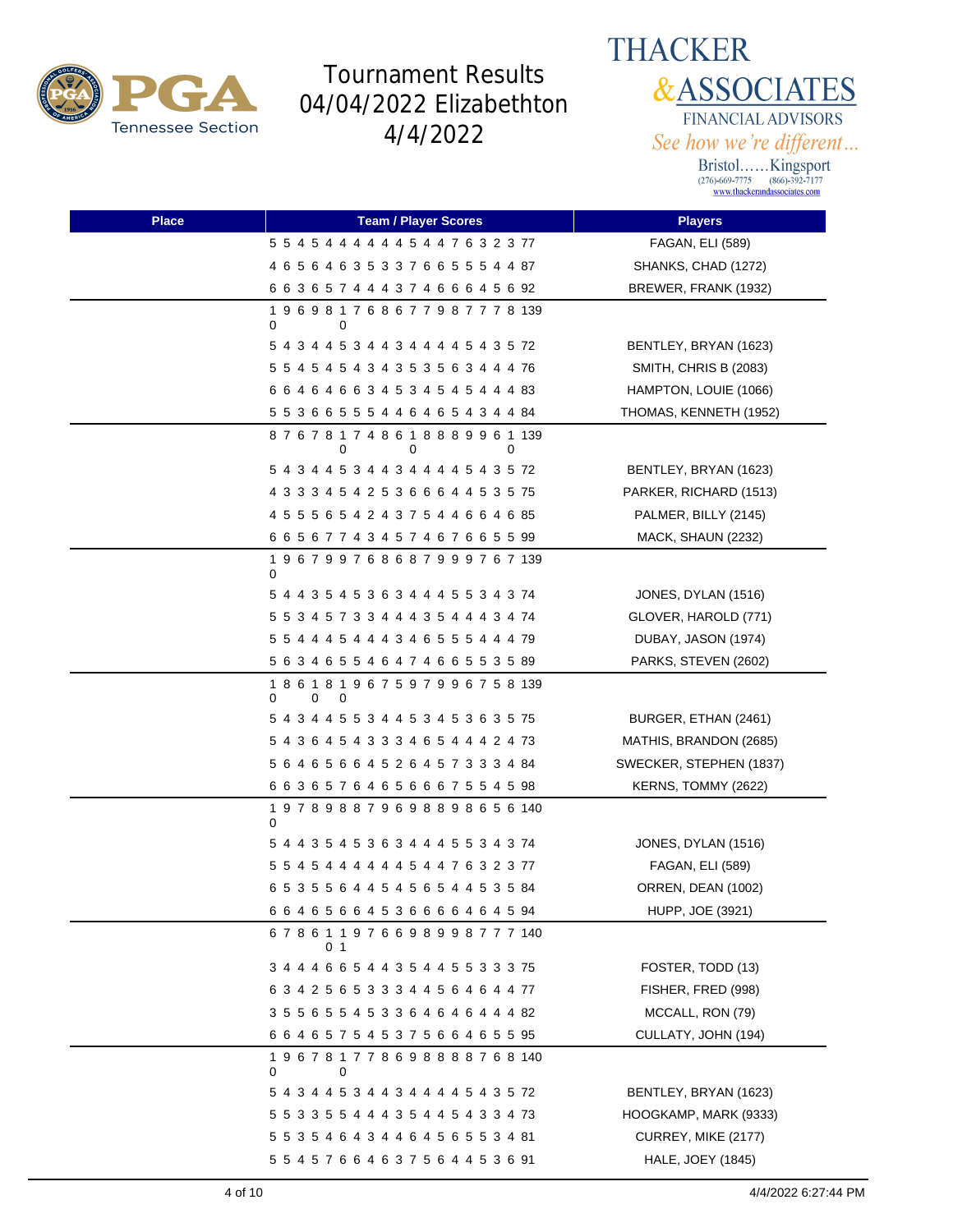

**THACKER &ASSOCIATES** FINANCIAL ADVISORS See how we're different...

| <b>Place</b> | <b>Team / Player Scores</b>                                    | <b>Players</b>           |
|--------------|----------------------------------------------------------------|--------------------------|
|              | 988798869797898767140                                          |                          |
|              | 5 4 4 3 5 4 5 3 6 3 4 4 4 5 5 3 4 3 74                         | JONES, DYLAN (1516)      |
|              | 4 4 4 4 6 4 4 3 5 4 5 3 4 4 4 4 2 4 72                         | WALKER, CORY (777)       |
|              | 6 5 5 5 4 7 4 4 4 4 5 4 4 6 4 4 4 4 83                         | CAMPBELL, CADIE (2730)   |
|              | 6 5 5 6 6 7 5 3 6 4 6 5 6 7 6 5 4 5 97                         | CRAWFORD, JACOB (2130)   |
|              | 887799768519799778140                                          |                          |
|              | 5 4 3 4 5 4 4 3 4 3 5 5 4 4 5 3 4 4 73                         | FENNELL, ALLEN (382)     |
|              | 4 4 4 3 5 5 4 3 5 2 5 4 5 5 4 4 5 4 75                         | ANDERSON, BRETT (2488)   |
|              | 6 4 4 4 4 5 3 3 4 4 6 6 4 5 5 6 3 5 81                         | JOHNSON, CURTIS (437)    |
|              | 4 5 4 4 6 5 5 3 4 3 5 6 3 7 5 5 4 5 83                         | BALL, VERNON (2208)      |
|              | 7 9 7 9 9 8 8 7 7 6 1 8 8 1 1 6 5 6 140<br>0 <sub>0</sub><br>0 |                          |
|              | 3 4 4 4 6 6 5 4 4 3 5 4 4 5 5 3 3 3 75                         | FOSTER, TODD (13)        |
|              | 5 5 4 5 4 4 4 4 4 4 5 4 4 7 6 3 2 3 77                         | FAGAN, ELI (589)         |
|              | 4 5 3 5 5 5 4 3 3 3 6 5 5 5 5 4 3 5 78                         | MCWHERTER, JAMES (2663)  |
|              | 6 6 5 6 6 4 5 4 4 5 7 6 5 5 5 6 5 5 95                         | MATTHEWS, LINDA (2651)   |
|              | 186881778587991767140<br>0<br>0<br>0                           |                          |
|              | 5 4 3 4 4 5 3 4 4 3 4 4 4 4 5 4 3 5 72                         | BENTLEY, BRYAN (1623)    |
|              | 5 4 3 6 4 5 4 3 4 2 4 5 6 5 5 3 3 3 74                         | MILLER, RANDY (2234)     |
|              | 5 5 3 4 5 5 5 4 5 4 6 3 5 6 5 5 4 4 83                         | <b>MUTTER, BO (1651)</b> |
|              | 5 5 4 5 6 6 5 4 5 3 5 5 5 6 5 4 3 5 86                         | WADE, LEE (2695)         |
|              | 996981758698898868141<br>0                                     |                          |
|              | 5 4 3 4 4 5 3 4 4 3 4 4 4 4 5 4 3 5 72                         | BENTLEY, BRYAN (1623)    |
|              | 6 5 3 5 5 5 5 2 4 4 5 5 4 5 3 5 3 5 79                         | HARVEY, JUSTIN (12)      |
|              | 4 6 5 6 4 5 4 3 6 3 6 4 5 6 5 4 4 3 83                         | SMITH, CHRIS A (2082)    |
|              | 6 5 3 6 5 7 5 5 6 4 7 5 6 7 6 6 4 6 99                         | HAGY, DAVID (191)        |
|              | 886719868599899787141<br>0                                     |                          |
|              | 5 4 3 4 5 4 4 3 4 3 5 5 4 4 5 3 4 4 73                         | FENNELL, ALLEN (382)     |
|              | 4 4 4 3 5 5 4 3 5 2 5 4 5 5 4 4 5 4 75                         | ANDERSON, BRETT (2488)   |
|              | 4 4 4 5 6 7 4 3 5 4 4 6 4 5 5 5 4 4 83                         | PINKERMAN, RYAN (2452)   |
|              | 5 6 3 5 7 6 4 3 4 3 6 6 5 6 5 4 4 3 85                         | GALLOWAY, GEORGE (343)   |
|              | 887799659618817969141<br>0<br>0                                |                          |
|              | 5 4 3 4 4 5 5 3 4 4 5 3 4 5 3 6 3 5 75                         | BURGER, ETHAN (2461)     |
|              | 4 4 4 4 5 4 4 3 5 3 5 6 5 7 4 4 3 4 78                         | MASHBURN, JIM (2678)     |
|              | 4 5 5 3 6 5 3 2 6 4 6 5 4 5 6 6 4 5 84                         | STRICKLER, DAVID (2715)  |
|              | 5 6 4 6 6 5 3 5 5 3 7 6 6 5 4 5 3 5 89                         | FRAZIER, TED (489)       |
|              | 996791767698899769141<br>0                                     |                          |
|              | 5 4 3 4 4 5 3 4 4 3 4 4 4 4 5 4 3 5 72                         | BENTLEY, BRYAN (1623)    |
|              | 5 5 3 3 5 5 4 4 4 3 5 4 4 5 4 3 3 4 73                         | HOOGKAMP, MARK (9333)    |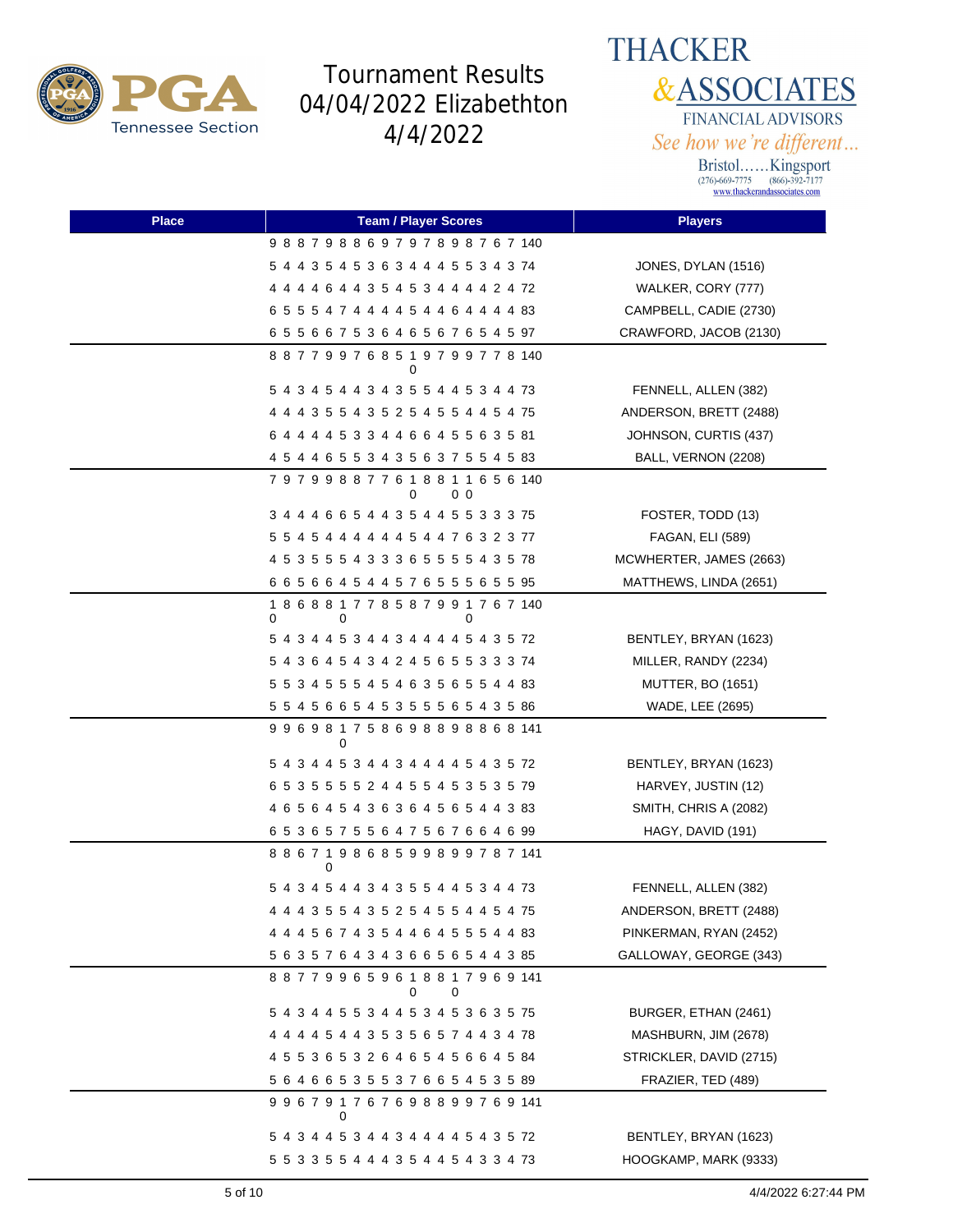

**THACKER &ASSOCIATES** FINANCIAL ADVISORS See how we're different...

| <b>Place</b> | <b>Team / Player Scores</b>                            | <b>Players</b>          |
|--------------|--------------------------------------------------------|-------------------------|
|              | 4 5 3 5 5 5 4 3 3 3 6 5 5 5 5 4 3 5 78                 | MCWHERTER, JAMES (2663) |
|              | 5 6 5 5 5 7 4 3 5 4 7 5 6 7 5 5 4 5 93                 | MANIS, MIKE (510)       |
|              | 997719759689889777141<br>0                             |                         |
|              | 5 4 4 3 5 4 5 3 6 3 4 4 4 5 5 3 4 3 74                 | JONES, DYLAN (1516)     |
|              | 5 6 3 4 5 5 3 4 5 3 4 5 5 4 4 4 3 4 76                 | TIPTON, TOMMY (98)      |
|              | 4 5 5 5 6 5 4 2 4 3 7 5 4 4 6 6 4 6 85                 | PALMER, BILLY (2145)    |
|              | 6 6 5 6 7 7 6 4 6 4 5 5 5 7 6 6 4 6 101                | FLETCHER, JIMMY (1887)  |
|              | 888989768689981767141                                  |                         |
|              | 5 4 4 3 5 4 5 3 6 3 4 4 4 5 5 3 4 3 74                 | JONES, DYLAN (1516)     |
|              | 4 4 5 6 4 5 4 3 5 4 4 5 5 3 5 4 3 5 78                 | SENTER, TOM (219)       |
|              | 4 6 5 6 4 6 3 5 3 3 7 6 6 5 5 5 4 4 87                 | SHANKS, CHAD (1272)     |
|              | 6 5 4 6 5 7 4 5 5 3 5 5 5 6 5 5 3 4 88                 | PARNELL, PHIL (2649)    |
|              | 987791778598898868141<br>0                             |                         |
|              | 5 4 3 4 4 5 3 4 4 3 4 4 4 4 5 4 3 5 72                 | BENTLEY, BRYAN (1623)   |
|              | 4 4 4 3 5 5 4 3 5 2 5 4 5 5 4 4 5 4 75                 | ANDERSON, BRETT (2488)  |
|              | 5 4 4 5 5 5 5 4 4 4 6 5 4 5 4 4 4 4 81                 | TIPTON, RICK (1657)     |
|              | 6 5 4 6 5 6 4 4 5 5 5 6 5 5 5 5 3 5 89                 | SCOTT, RAY (2670)       |
|              | 986899968616996968141<br>0                             |                         |
|              | 5 4 3 4 4 5 5 3 4 4 5 3 4 5 3 6 3 5 75                 | BURGER, ETHAN (2461)    |
|              | 4 4 4 4 5 4 4 3 5 3 5 6 5 7 4 4 3 4 78                 | MASHBURN, JIM (2678)    |
|              | 5 5 3 5 5 5 5 3 4 3 6 3 5 4 3 5 4 4 77                 | LAWSON, RAY (141)       |
|              | 6 5 4 6 7 5 6 5 4 5 7 5 6 6 6 6 4 6 99                 | CRUM, PHILLIP (2692)    |
|              | 986999778618888768141<br>0                             |                         |
|              | 5 4 3 4 5 4 4 3 4 3 5 5 4 4 5 3 4 4 73                 | FENNELL, ALLEN (382)    |
|              | 4 5 3 5 4 5 3 5 4 3 5 4 6 4 4 4 3 5 76                 | GENTRY, STEVE (34)      |
|              | 5 6 5 5 5 5 4 4 5 4 7 4 4 7 6 4 3 5 88                 | BUTLER, JOHN (1205)     |
|              | 6 4 3 6 6 6 6 4 4 3 7 6 5 5 4 5 4 4 88                 | SANDERS, JEREMY (2698)  |
|              | 1 9 7 7 1 9 7 7 1 6 8 9 7 8 7 7 7 7 142<br>0<br>0<br>0 |                         |
|              | 5 4 4 3 5 4 5 3 6 3 4 4 4 5 5 3 4 3 74                 | JONES, DYLAN (1516)     |
|              | 5 6 3 4 5 5 3 4 5 3 4 5 5 4 4 4 3 4 76                 | TIPTON, TOMMY (98)      |
|              | 5 5 4 5 5 5 4 4 5 3 5 5 3 5 3 4 4 5 79                 | REBMANN, BOB (1984)     |
|              | 6 5 4 5 6 6 4 4 5 3 7 6 5 4 6 6 4 6 92                 | KRANTZ, ROGER (648)     |
|              | 997811868517888668142<br>00<br>1                       |                         |
|              | 5 4 3 4 5 4 4 3 4 3 5 5 4 4 5 3 4 4 73                 | FENNELL, ALLEN (382)    |
|              | 4 5 4 4 5 6 4 3 4 5 6 6 4 4 5 4 3 4 80                 | OLINGER, JIM (136)      |
|              | 5 6 4 6 5 6 6 4 5 2 6 4 5 7 3 3 3 4 84                 | SWECKER, STEPHEN (1837) |
|              | 6 6 5 6 5 7 6 4 6 5 7 3 5 5 6 6 4 4 96                 | SHANKS, PATRICK (1388)  |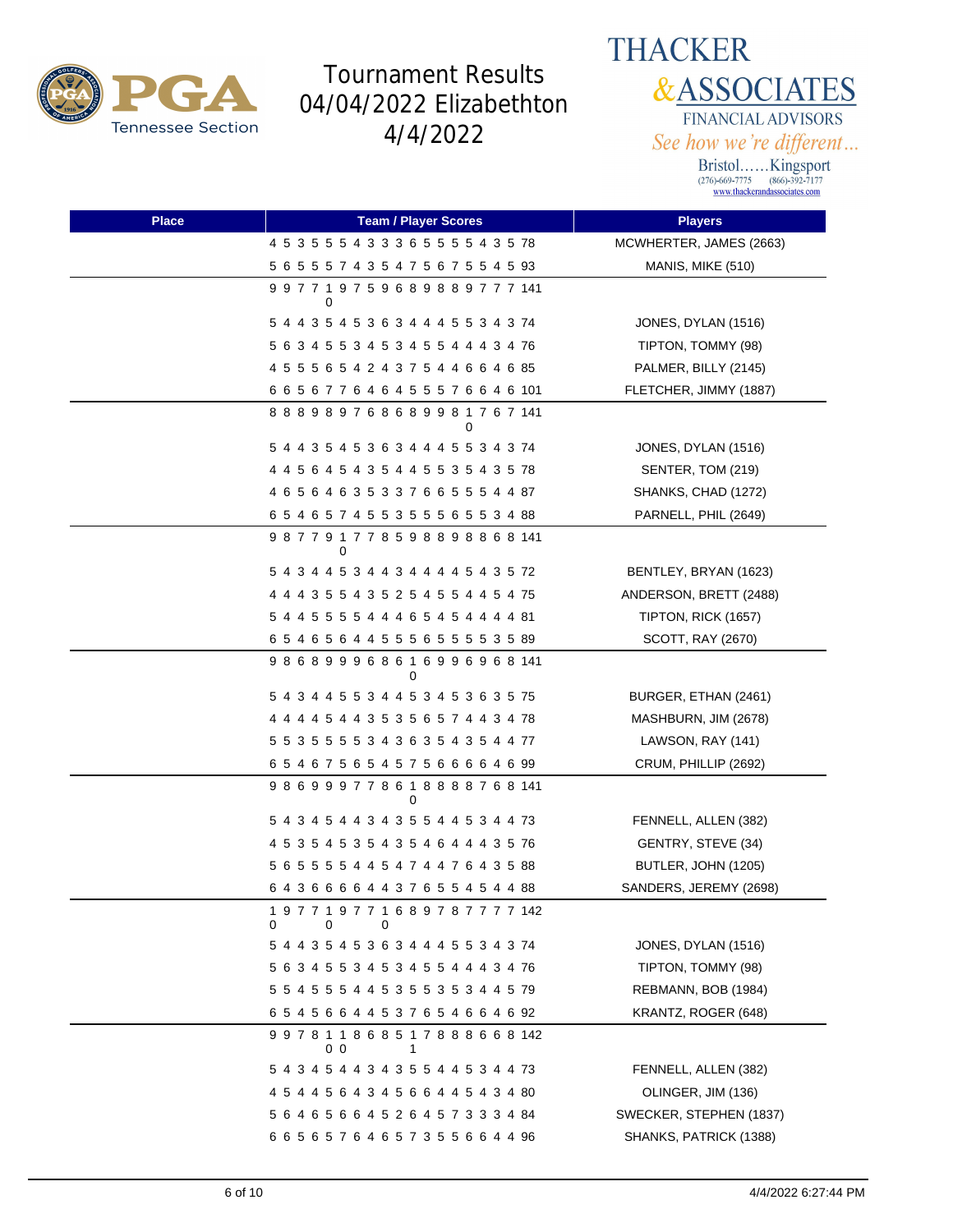

**THACKER &ASSOCIATES** FINANCIAL ADVISORS See how we're different...

| <b>Place</b> | <b>Team / Player Scores</b>                            | <b>Players</b>             |
|--------------|--------------------------------------------------------|----------------------------|
|              | 887881859897887861142<br>0<br>0                        |                            |
|              | 5 4 3 4 4 5 5 3 4 4 5 3 4 5 3 6 3 5 75                 | BURGER, ETHAN (2461)       |
|              | 4 4 5 6 4 5 4 3 5 4 4 5 5 3 5 4 3 5 78                 | SENTER, TOM (219)          |
|              | 4 4 4 4 6 6 4 2 5 4 6 4 4 6 4 4 4 5 80                 | CAMPBELL, SCOTT (220)      |
|              | 5 5 4 5 5 5 4 4 6 4 6 5 6 5 6 4 5 5 89                 | HUTCHINSON, PATRICK (1682) |
|              | 8 8 5 8 8 1 9 6 8 6 1 8 8 1 7 8 6 9 142<br>0<br>0<br>0 |                            |
|              | 5 4 3 4 4 5 5 3 4 4 5 3 4 5 3 6 3 5 75                 | BURGER, ETHAN (2461)       |
|              | 4 4 2 4 4 5 4 3 5 3 5 6 4 5 4 5 3 5 75                 | PALMER, HENRY (1737)       |
|              | 4 4 4 6 6 5 5 4 4 3 5 6 5 6 5 3 3 4 82                 | PADGETT, CHARLIE (110)     |
|              | 4 6 4 5 6 7 5 4 5 4 7 5 5 7 5 6 5 6 96                 | RAPER, LEE (2052)          |
|              | 176699867697817169142<br>1<br>0<br>1                   |                            |
|              | 5 4 3 4 4 5 5 3 4 4 5 3 4 5 3 6 3 5 75                 | BURGER, ETHAN (2461)       |
|              | 6 3 4 2 5 6 5 3 3 3 4 4 5 6 4 6 4 4 77                 | FISHER, FRED (998)         |
|              | 6 4 3 4 5 4 4 4 4 3 5 6 4 7 5 5 3 5 81                 | BASKETTE, THOMAS (1080)    |
|              | 6 6 3 6 6 6 4 3 5 5 6 6 6 5 5 6 4 5 93                 | FERRELL, DAVE (2201)       |
|              | 8 1 6 8 9 1 8 7 8 6 7 8 9 8 9 7 6 7 142<br>0<br>-1     |                            |
|              | 3 4 4 4 6 6 5 4 4 3 5 4 4 5 5 3 3 3 75                 | FOSTER, TODD (13)          |
|              | 5 6 3 4 5 5 3 4 5 3 4 5 5 4 4 4 3 4 76                 | TIPTON, TOMMY (98)         |
|              | 6 6 4 6 4 6 6 3 4 5 3 4 5 4 5 4 4 4 83                 | HAMPTON, LOUIE (1066)      |
|              | 6 6 3 4 6 7 5 5 6 5 7 4 6 7 5 5 4 4 95                 | TOWNSEND, BRADLEY (2732)   |
|              | 996891768797898868142<br>0                             |                            |
|              | 5 4 3 4 4 5 3 4 4 3 4 4 4 4 5 4 3 5 72                 | BENTLEY, BRYAN (1623)      |
|              | 6 5 3 5 5 5 5 2 4 4 5 5 4 5 3 5 3 5 79                 | HARVEY, JUSTIN (12)        |
|              | 4 6 3 4 7 5 4 4 4 4 6 3 5 5 5 4 5 4 82                 | STRICKLER, EVAN (999)      |
|              | 66566765446665644496                                   | HUGHES, NATE (2733)        |
|              | 198891668687791787143<br>0<br>0<br>0                   |                            |
|              | 5 4 4 3 5 4 5 3 6 3 4 4 4 5 5 3 4 3 74                 | JONES, DYLAN (1516)        |
|              | 6 5 4 5 4 6 3 3 3 3 6 6 3 5 5 5 4 4 80                 | JOHNSON, BOBBY (612)       |
|              | 6 5 4 6 6 6 3 3 5 3 6 3 5 7 6 4 4 4 86                 | IYER, SURESH (2180)        |
|              | 5 5 4 6 5 7 5 3 5 4 4 4 4 4 5 5 4 5 84                 | BRACKINS, ERIC (1085)      |
|              | 896981778698798869143<br>1                             |                            |
|              | 5 4 3 4 4 5 3 4 4 3 4 4 4 4 5 4 3 5 72                 | BENTLEY, BRYAN (1623)      |
|              | 6 5 4 5 4 6 4 4 4 3 6 4 4 5 4 4 4 4 80                 | PATRICK, MIKE (360)        |
|              | 4 5 3 5 4 6 4 3 4 5 5 4 3 5 5 4 4 5 78                 | GENTRY, MARK (37)          |
|              | 4 6 5 5 4 7 4 4 6 4 6 6 6 5 4 6 3 5 90                 | WILLIAMS, MYRON (1200)     |
|              | 8 8 8 8 9 1 8 6 8 6 1 7 8 1 8 7 6 7 143<br>0<br>0<br>1 |                            |
|              | 3 4 4 4 6 6 5 4 4 3 5 4 4 5 5 3 3 3 75                 | FOSTER, TODD (13)          |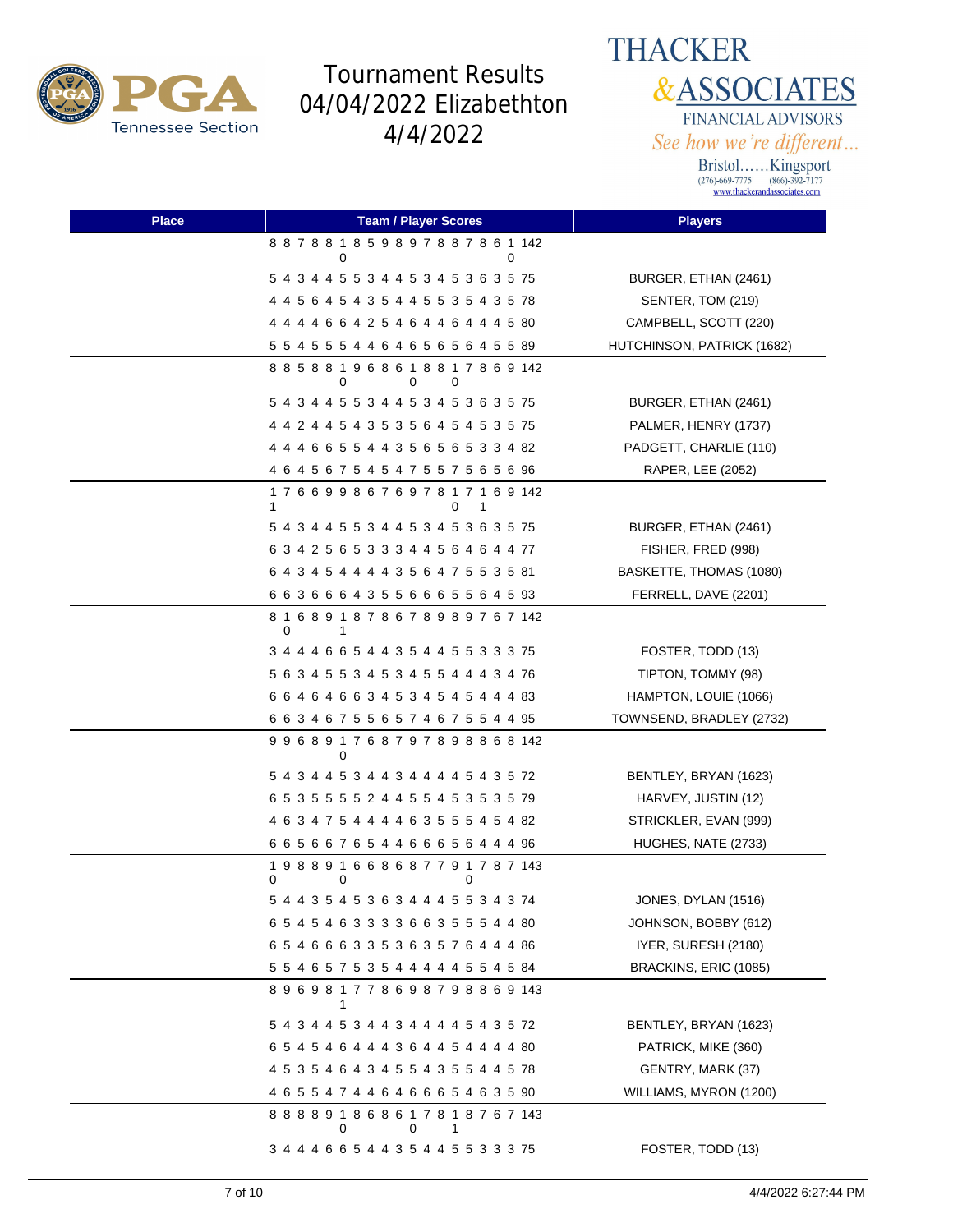



| <b>Place</b> | <b>Team / Player Scores</b>            | <b>Players</b>            |
|--------------|----------------------------------------|---------------------------|
|              | 5 5 4 5 4 5 4 3 4 3 5 3 5 6 3 4 4 4 76 | SMITH, CHRIS B (2083)     |
|              | 5 4 5 5 5 5 5 3 4 4 5 4 6 6 5 5 3 4 83 | RICHARDSON, CORY (2427)   |
|              | 6 6 4 4 7 5 4 3 5 3 6 4 4 7 6 4 4 5 87 | ZOLLINGER, STEVE (1316)   |
|              | 196818868696991678143<br>0<br>0<br>0   |                           |
|              | 5 4 3 4 5 4 4 3 4 3 5 5 4 4 5 3 4 4 73 | FENNELL, ALLEN (382)      |
|              | 5 5 3 5 5 4 4 3 4 3 4 3 6 6 6 3 3 4 76 | JONES, DANNY (703)        |
|              | 6 6 3 4 5 7 5 3 6 3 6 3 5 5 5 4 4 5 85 | SMITH, SAM (2479)         |
|              | 6 5 3 6 5 7 5 5 5 3 5 5 5 7 6 5 5 4 92 | ALDRIDGE, NORMAN (1625)   |
|              | 187981667699789969143<br>0<br>0        |                           |
|              | 5 4 3 4 4 5 3 4 4 3 4 4 4 4 5 4 3 5 72 | BENTLEY, BRYAN (1623)     |
|              | 6 5 4 5 4 6 3 3 3 3 6 6 3 5 5 5 4 4 80 | JOHNSON, BOBBY (612)      |
|              | 5 4 4 5 6 7 4 3 4 4 6 5 4 5 4 5 5 5 85 | SALYER, TOM (702)         |
|              | 6 6 4 6 7 5 4 5 6 4 5 6 4 4 6 5 3 5 91 | VINCILL, GREG (2146)      |
|              | 787811958617899777143<br>01<br>0       |                           |
|              | 3 4 4 4 6 6 5 4 4 3 5 4 4 5 5 3 3 3 75 | FOSTER, TODD (13)         |
|              | 4 4 3 5 4 6 5 4 4 3 5 5 5 4 6 4 4 4 79 | SINARD, RICK (1697)       |
|              | 4 4 4 4 6 6 4 2 5 4 6 4 4 6 4 4 4 5 80 | CAMPBELL, SCOTT (220)     |
|              | 6 5 4 5 6 5 6 3 6 4 7 3 5 6 6 5 4 6 92 | SMITH, PARKER (2152)      |
|              | 987799869817886169144<br>0<br>0        |                           |
|              | 5 4 3 4 4 5 5 3 4 4 5 3 4 5 3 6 3 5 75 | BURGER, ETHAN (2461)      |
|              | 4 4 4 5 5 4 4 4 5 4 5 5 4 5 5 4 3 5 79 | PLEASANT, MARVIN (1079)   |
|              | 6 6 5 3 5 6 4 3 5 4 7 4 5 3 3 6 4 4 83 | EADS, MARTY (1192)        |
|              | 5 5 4 5 7 7 5 4 5 4 5 4 4 5 4 6 3 6 88 | WEISENBURGER, JACK (132)  |
|              | 786891977698891768144<br>2<br>0        |                           |
|              | 3 4 4 4 6 6 5 4 4 3 5 4 4 5 5 3 3 3 75 | FOSTER, TODD (13)         |
|              | 5 5 2 4 4 7 5 4 3 3 4 6 5 4 5 4 3 5 78 | <b>BURTON, RON (1529)</b> |
|              | 6 4 4 4 5 6 5 3 4 3 5 6 4 7 5 4 5 5 85 | THELEN, BRAD (109)        |
|              | 4 6 4 5 6 6 4 4 5 3 5 4 5 6 5 4 3 5 84 | TOLLEY, BILL (1860)       |
|              | 787918869619899768144<br>0<br>0        |                           |
|              | 3 4 4 4 6 6 5 4 4 3 5 4 4 5 5 3 3 3 75 | FOSTER, TODD (13)         |
|              | 4 4 4 5 5 4 4 4 5 4 5 5 4 5 5 4 3 5 79 | PLEASANT, MARVIN (1079)   |
|              | 6 5 3 5 5 6 4 4 5 4 5 6 5 4 4 5 3 5 84 | ORREN, DEAN (1002)        |
|              | 5 6 4 5 7 4 5 2 5 3 6 5 4 6 5 6 3 5 86 | MCCUNE, JOE (2722)        |
|              | 897991868616887979144                  |                           |
|              | 5 4 3 4 4 5 5 3 4 4 5 3 4 5 3 6 3 5 75 | BURGER, ETHAN (2461)      |
|              | 4 5 4 5 5 5 6 3 4 3 5 4 4 5 4 5 4 4 79 | BUNTON, SCOTT (904)       |
|              | 4 6 5 6 5 7 4 5 4 3 5 3 5 3 6 4 4 5 84 | STOUT, GARY (260)         |
|              | 6 5 4 6 6 6 4 3 5 4 6 4 4 6 4 5 5 5 88 | MEADE, VICK (2729)        |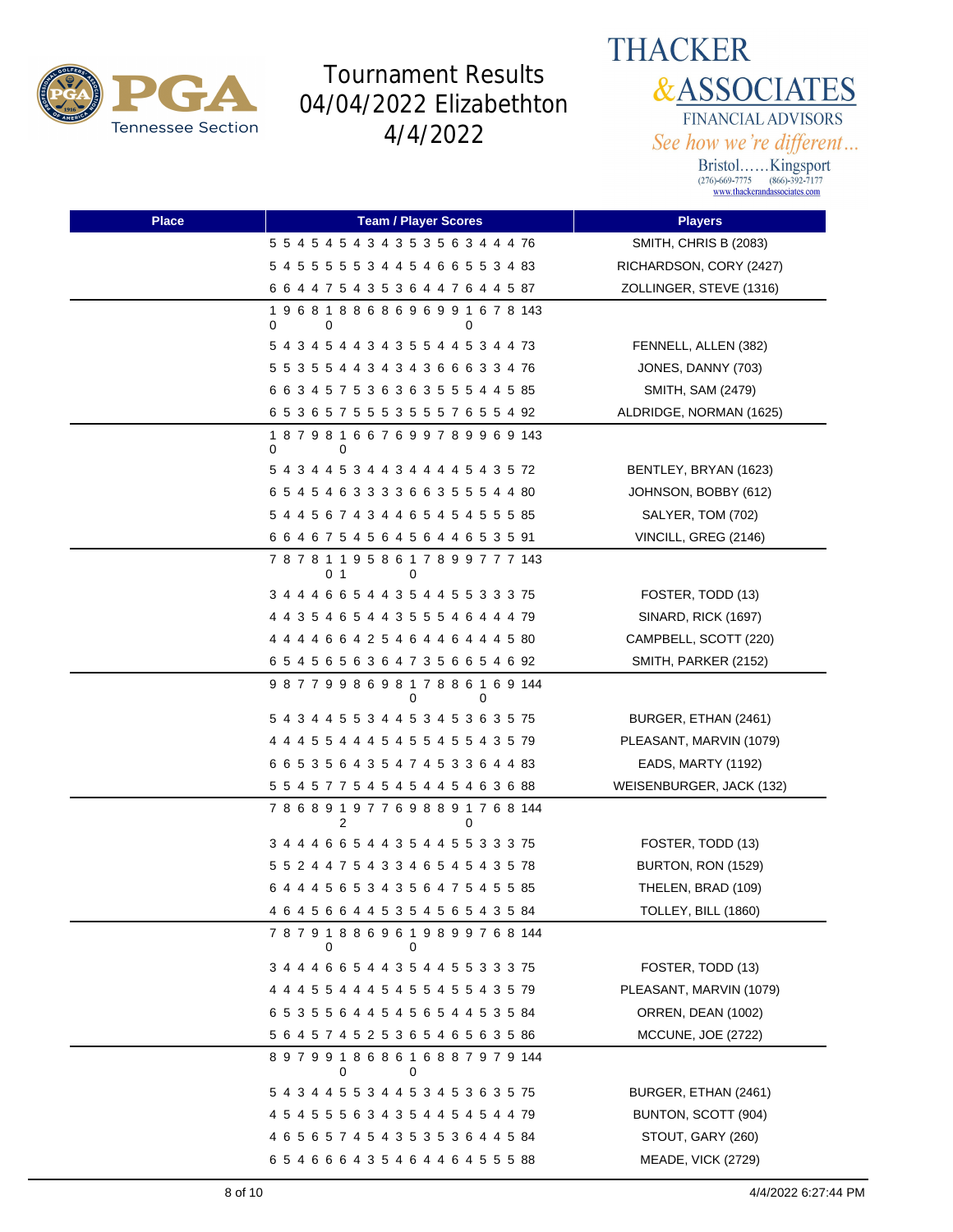

**THACKER &ASSOCIATES** FINANCIAL ADVISORS See how we're different...

| <b>Place</b> | <b>Team / Player Scores</b>                                 | <b>Players</b>         |
|--------------|-------------------------------------------------------------|------------------------|
|              | 198691869618887787144<br>0<br>0<br>0                        |                        |
|              | 5 4 4 3 5 4 5 3 6 3 4 4 4 5 5 3 4 3 74                      | JONES, DYLAN (1516)    |
|              | 6 5 4 5 4 6 4 4 4 3 6 4 4 5 4 4 4 4 80                      | PATRICK, MIKE (360)    |
|              | 6 6 5 3 5 6 4 3 5 4 7 4 5 3 3 6 4 4 83                      | EADS, MARTY (1192)     |
|              | 5 6 4 6 6 7 4 5 5 3 6 5 4 6 5 5 4 5 91                      | SAULSBURG, JOE (2731)  |
|              | 986889878691989788145<br>0                                  |                        |
|              | 5 4 3 4 5 4 4 3 4 3 5 5 4 4 5 3 4 4 73                      | FENNELL, ALLEN (382)   |
|              | 4 4 3 5 4 6 5 4 4 3 5 5 5 4 6 4 4 4 79                      | SINARD, RICK (1697)    |
|              | 5 5 4 4 4 5 4 4 4 3 4 6 5 5 5 4 4 4 79                      | DUBAY, JASON (1974)    |
|              | 5 6 4 6 6 6 5 4 6 3 7 5 5 6 4 5 5 5 93                      | DOCKERY, MIKE (1008)   |
|              | 986991858816816169145<br>0<br>0<br>0<br>0                   |                        |
|              | 5 4 3 4 4 5 5 3 4 4 5 3 4 5 3 6 3 5 75                      | BURGER, ETHAN (2461)   |
|              | 6 5 3 5 5 5 5 2 4 4 5 5 4 5 3 5 3 5 79                      | HARVEY, JUSTIN (12)    |
|              | 4 4 5 5 6 5 4 3 6 4 7 3 5 5 4 5 5 4 84                      | MCPHERSON, TROY (29)   |
|              | 6 5 4 6 5 7 4 4 5 4 6 4 6 7 5 6 5 6 95                      | DIXON, JONATHAN (2362) |
|              | 997819868619789768145<br>0                                  |                        |
|              | 5 4 3 4 5 4 4 3 4 3 5 5 4 4 5 3 4 4 73                      | FENNELL, ALLEN (382)   |
|              | 4 5 4 4 5 6 4 3 4 5 6 6 4 4 5 4 3 4 80                      | OLINGER, JIM (136)     |
|              | 6 6 4 4 7 5 4 3 5 4 7 4 3 4 4 4 3 4 81                      | OLER, RYAN (2006)      |
|              | 6 5 4 6 7 5 4 4 6 3 6 5 5 5 5 5 5 6 92                      | FIELDS, TYLER (2460)   |
|              | 9 9 7 9 9 1 7 6 8 6 9 7 8 8 9 9 6 9 145<br>0                |                        |
|              | 5 4 3 4 4 5 3 4 4 3 4 4 4 4 5 4 3 5 72                      | BENTLEY, BRYAN (1623)  |
|              | 4 5 4 5 5 5 6 3 4 3 5 4 4 5 4 5 4 4 79                      | BUNTON, SCOTT (904)    |
|              | 5 5 4 5 6 5 5 3 5 4 5 3 4 4 5 5 3 5 81                      | SOLOMON, BRIAN (1962)  |
|              | 55456644655666663593                                        | CINDRICK, DAVID (2595) |
|              | 997719868699899788146<br>0                                  |                        |
|              | 5 4 3 4 5 4 4 3 4 3 5 5 4 4 5 3 4 4 73                      | FENNELL, ALLEN (382)   |
|              | 4 5 4 5 5 5 6 3 4 3 5 4 4 5 4 5 4 4 79                      | BUNTON, SCOTT (904)    |
|              | 5 5 4 3 5 6 4 3 4 3 7 6 5 6 5 4 4 4 83                      | JONES, ROBBIE (2276)   |
|              | 6 6 5 6 7 7 6 4 5 4 4 5 5 7 6 6 4 6 99                      | SNEDEGER, JOE (542)    |
|              | 8 8 7 9 1 9 8 6 8 6 1 8 8 9 9 7 7 8 146<br>0<br>1           |                        |
|              | 5 4 3 4 5 4 4 3 4 3 5 5 4 4 5 3 4 4 73                      | FENNELL, ALLEN (382)   |
|              | 4 6 4 6 6 5 4 4 6 3 6 5 4 5 5 4 4 4 85                      | WOHLFORD, SAM (1669)   |
|              | 4 4 5 5 6 5 4 3 6 4 7 3 5 5 4 5 5 4 84                      | MCPHERSON, TROY (29)   |
|              | 65565663457646563492                                        | VINCILL, JIM (843)     |
|              | 1 8 7 7 1 9 9 6 9 6 1 7 8 1 9 8 7 7 147<br>0<br>0<br>0<br>0 |                        |
|              | 5 4 4 3 5 4 5 3 6 3 4 4 4 5 5 3 4 3 74                      | JONES, DYLAN (1516)    |